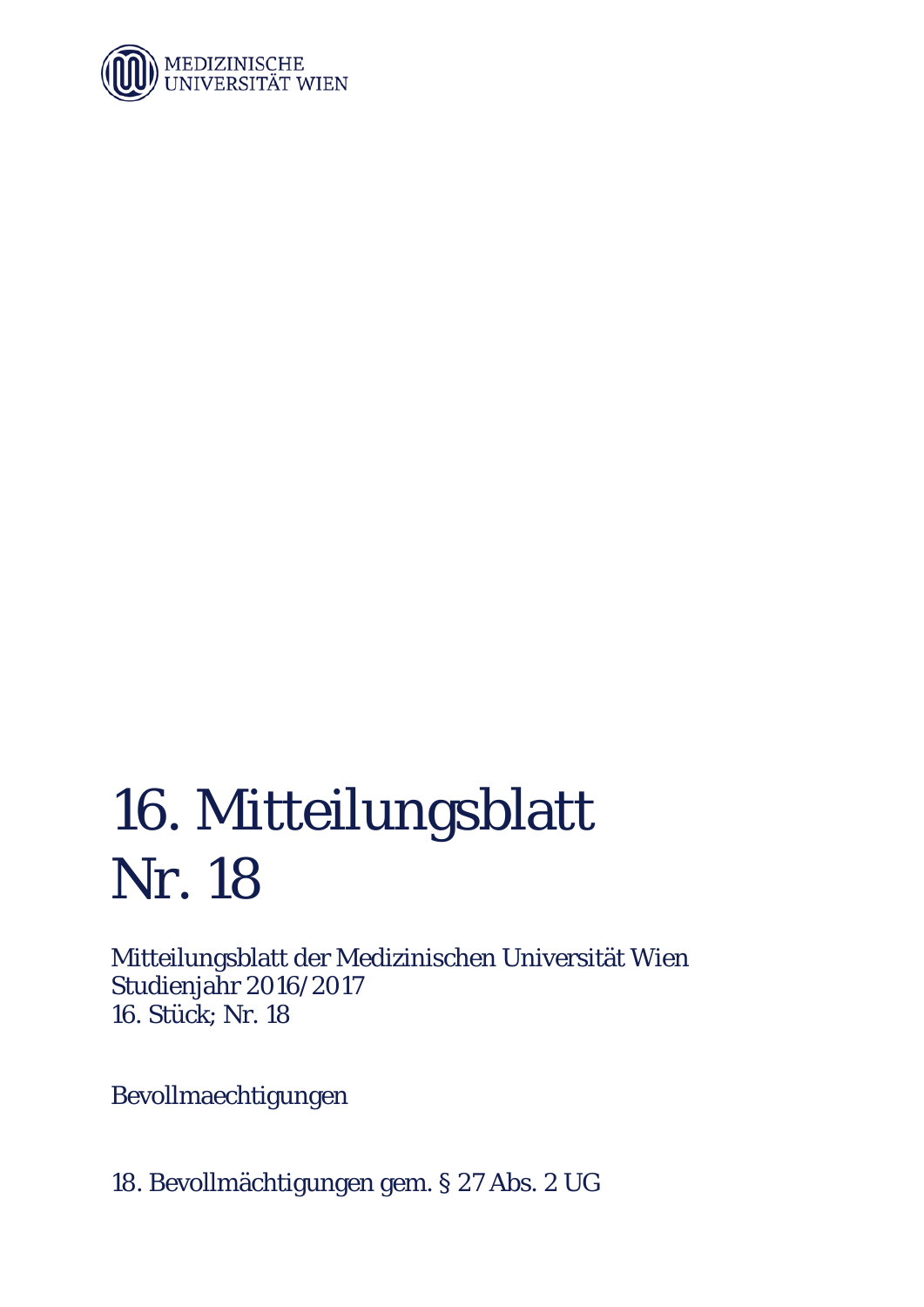2

## 18. Bevollmächtigungen gem. § 27 Abs. 2 UG

Gemäß § 27 Abs. 2 UG werden folgende Bevollmächtigungen erteilt: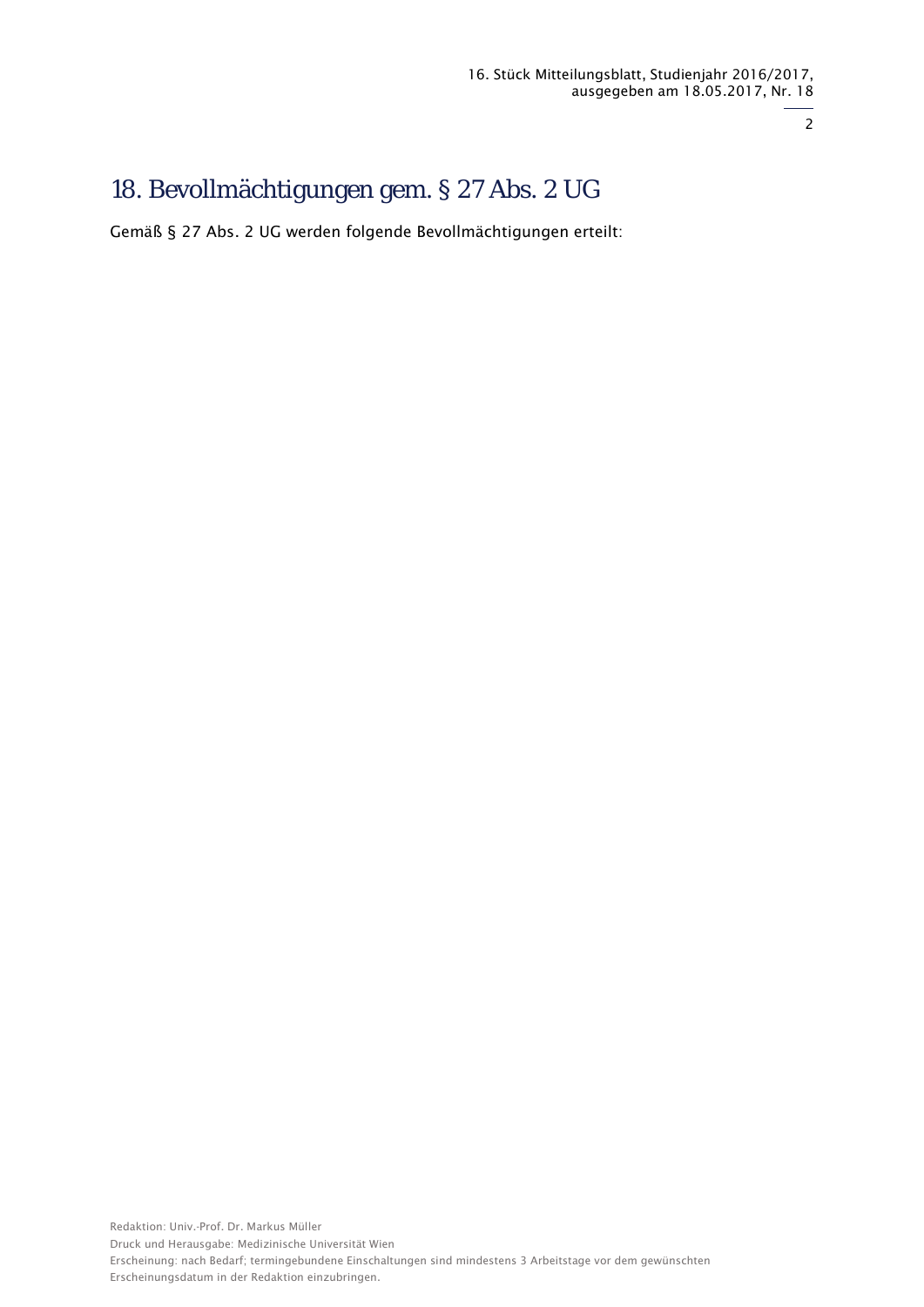| <b>Auftrag</b> | <b>Titel</b>                                                                                                                                                                                                                                                                                                                                   | Projektleiter                                              | Organisationseinheit                                    |
|----------------|------------------------------------------------------------------------------------------------------------------------------------------------------------------------------------------------------------------------------------------------------------------------------------------------------------------------------------------------|------------------------------------------------------------|---------------------------------------------------------|
| FA793A0327     | 071102 rVWF in Pediatrics                                                                                                                                                                                                                                                                                                                      | Ao. Univ.Prof. Dr.<br>Quehenberger Peter                   | Klinisches Institut für Labormedizin                    |
| FA793A0328     | 071301 rVWF in prophylaxis                                                                                                                                                                                                                                                                                                                     | Ao. Univ.Prof. Dr.<br>Quehenberger Peter                   | Klinisches Institut für Labormedizin                    |
| FK793C0004     | KOOP FA731T0105 - "A Phase 2b, Randomized, Controlled Trial Evaluating<br>GS-5806 in Lung Transplant (LT) Recipients with Respiratory Syncytial Virus<br>(RSV) Infection"                                                                                                                                                                      | Ao.Univ.-Prof. Dr. Popow-<br>Kraupp Theresia               | Klinisches Institut für Labormedizin                    |
| FA791A1408     | A Phase 3 Randomized, Double-blind, Multi-center Study of Adjuvant<br>Nivolumab versus Placebo in Subjects with High Risk Muscle Invasive<br>Urothelial Carcinoma<br>Zentrum Prof. Shariat Proj.Nr.: CA209-274                                                                                                                                 | Ao.Univ.-Prof. Dr. Haitel<br>Andrea                        | Klinisches Institut für Pathologie                      |
| FA791A2403     | A Phase 1/2a Dose Escalation and Cohort Expansion Study of the Safety,<br>Tolerability, and Efficacy of Anti-LAG-3 Monoclonal Antibody (BMS-986016)<br>Administered Alone and in Combination with Anti-PD-1 Monoclonal Antibody<br>(Nivolumab, BMS-936558) in Advanced Solid Tumors.<br>Zentrum Ass. Prof. PD Dr. Preusser Proj.Nr.: CA224-020 | Ao.Univ.-Prof. Dr.med.univ.<br><b>Birner Peter</b>         | Klinisches Institut für Pathologie                      |
| FA791A2404     | A Phase 1/2a Dose Escalation and Cohort Expansion Study of the Safety,<br>Tolerability, and Efficacy of Anti-LAG-3 Monoclonal Antibody (BMS-986016)<br>Administered Alone and in Combination with Anti-PD-1 Monoclonal Antibody<br>(Nivolumab, BMS-936558) in Advanced Solid Tumors.<br>Zentrum Univ. Prof. Dr. Höller Proj.Nr.: CA224-020     | Ao.Univ.-Prof. Dr.med.univ.<br><b>Birner Peter</b>         | Klinisches Institut für Pathologie                      |
| FA791A2601     | EU H2020 ChipScope Proj.Nr.: 737089                                                                                                                                                                                                                                                                                                            | Ao.Univ.-Prof. Dr.med.univ.<br>Geleff Silvana              | Klinisches Institut für Pathologie                      |
| FA791A1119     | An Open-Label, Randomized Phase 3 Trial of Combinations of Nivolumab,<br>Elotuzumab, Pomalidomide and Dexamethasone in Relapsed and Refractory<br>Multiple Myeloma<br>Zentrum Doz. Agis Proj.Nr.: CA209-602                                                                                                                                    | Ao.Univ.-Prof. Dr.med.univ.<br>Simonitsch-Klupp Ingrid     | Klinisches Institut für Pathologie                      |
| FK791A0005     | KOOP FA731B0703 - Assessment of histopathological response to<br>combination chemotherapy with Oxaliplatin, Irinotecan, Fluorouracil and<br>Bevacizumab in patients with peritoneal metastasis from colorectal cancer                                                                                                                          | Dr.med.univ. Beer Andrea                                   | Klinisches Institut für Pathologie                      |
| FA791A2302     | CA209-459: A Randomized, Multi-center Phase III Study of Nivolumab versus<br>Sorafenib as First-Line Treatment in Patients with Advanced Hepatocellular<br>Carcinoma (CheckMate 459)                                                                                                                                                           | Dr.med.univ. Herac Merima                                  | Klinisches Institut für Pathologie                      |
| FA746A0314     | Zentrum Prof. Sieghart Proj.Nr.: CA209-459<br>Different IOL-Designs for a cornea with a spherical abberation with +17um                                                                                                                                                                                                                        | Ao. Univ.Prof. Dr. Pieh<br>Stefan                          | Universitätsklinik für Augenheilkunde und<br>Optometrie |
| FA746A2602     | A Non-interventional Study of Clinical Experience in Patients Prescribed<br>Raxone® for the Treatment of Leber's Hereditary Optic Neuropathy (LHON).<br>Post-Authorisation Safety Study (PASS) (PAROS) Proj.Nr.: SNT-IV-003                                                                                                                    | Ass.-Prof. Priv.-Doz. Dr.<br>Pemp Berthold                 | Universitätsklinik für Augenheilkunde und<br>Optometrie |
| FA746A2003     | RAINBOW extension study: an extension study to evaluate the long term<br>efficacy and safety of RAnibizumab compared with laser therapy for the<br>treatment of INfants BOrn prematurely With retinopthy of prematurity Proj.Nr.:<br>CRFB002H2301E1                                                                                            | Ass.-Prof. Priv.-Doz. Dr.<br><b>Stifter Eva</b>            | Universitätsklinik für Augenheilkunde und<br>Optometrie |
| FA746A0262     | A Phase 2, Randomized, Double-Blind, Placebo-Controlled, Parallel<br>Group, Multi-Center Study to Investigate the Safety and Efficacy of<br>APD334 in Patients with Moderately to Severely Active Ulcerative<br>Colitis                                                                                                                        | Univ.-Prof. Dr.med.univ.<br>Schmidt-Erfurth Ursula         | Universitätsklinik für Augenheilkunde und<br>Optometrie |
| FA746A0263     | A Multicenter, Open-Label Extension Study to Evaluate the Long-Term Safety<br>and Tolerability of Lampalizumab in Patients with Geographic Atrophy<br>Secondary to Age-Related Macular Degeneration who have completed a<br>Roche-Sponsored Study Proj.Nr.: RO5490249                                                                          | Univ.-Prof. Dr.med.univ.<br>Schmidt-Erfurth Ursula         | Universitätsklinik für Augenheilkunde und<br>Optometrie |
| FA731C2002     | 'Immunadsorption in der Prävention und Therapie der Antikörpermediierten<br>Abstoßung nach Herztransplantation"                                                                                                                                                                                                                                | Ass.-Prof. Dr. Aliabadi-<br>Zuckermann Arezu Zejnab        | Universitätsklinik für Chirurgie                        |
| FA731C2201     | Preventing Oxidative stress induced Systemic Inflammation after invasive<br>Cardiac surgery with Alkaline Phosphatase (APPIRED III)                                                                                                                                                                                                            | Ass.-Prof. Priv.-Doz.<br>Dr.med.univ. Wiedemann<br>Dominik | Universitätsklinik für Chirurgie                        |
| FA731T0301     | Preclinical investigation of BI836845, an insulin-like growth factor-neutralizing<br>antibody, in human malignant pleural mesothelioma Proj.Nr.: 176559                                                                                                                                                                                        | PhD. MSc Laszlo Viktoria                                   | Universitätsklinik für Chirurgie                        |
| FA731C1405     | Heartmate 3 Registry: Evaluating the HeartMate3TM with Full MagLev<br>Technology in a Post-Market Approval Setting (ELAVATE TM)                                                                                                                                                                                                                | Priv.-Doz. Dr. Zimpfer<br>Daniel                           | Universitätsklinik für Chirurgie                        |
| FA722B1121     | CA224-020 - A Phase 1/2a Dose Escalation and Cohort Expansion Study of<br>the Safety, Tolerability, and Efficacy of Anti-LAG-3 Monoclonal antibody<br>(BMS-986016) Administered Alone and in Combination with Anti-PD1<br>Monoclonal Antibody (Nivolumab, BMS-936558) in Advanced Solid Tumors.                                                | Ao.Univ.-Prof. Dr.med.univ.<br>Höller Christoph            | Universitätsklinik für Dermatologie                     |
| FA722B1706     | Prospektive Langzeitbeobachtungstudie zur Erhebung von Daten unter<br>echten Bedingungen zur Beibehaltung, Wirksamkeit, Sicherheit, zum<br>Behandlungsmuster, zur Lebensqualität und Effektivität von Secukinumab bei<br>erwachsenen Patienten mit mittelschwerer bis schwerer Plaque Psoriasis.                                               | Ao.Univ.-Prof. Dr.med.univ.<br>Tanew-Iliitschew Adrian     | Universitätsklinik für Dermatologie                     |
| FA722B2101     | A Multicentre International Observational Prospective Study For The<br>Identification Of Prognostic Factors In Patients With Mycosis<br>Fungoides/Sezary Syndrome: Proposal For An International Prognostic Index   Dr.med.univ. Valencak Julia<br>For Cutaneous Lymphoma.                                                                     | Ass.-Prof. Priv.-Doz.                                      | Universitätsklinik für Dermatologie                     |
| FA751C0128     | A PHASE 3, MULTICENTER, RANDOMIZED, OPEN-LABEL STUDY OF<br>AVELUMAB* (MSB0010718C) ALONE OR IN COMBINATION WITH<br>PEGYLATED LIPOSOMAL DOXORUBICIN VERSUS PEGYLATED<br>LIPOSOMAL<br>DOXORUBICIN ALONE IN PATIENTS WITH<br>PLATINUM-RESISTANT/REFRACTORY OVARIAN CANCER Proj.Nr.:<br>MSB0010718C                                                | Ao. Univ.Prof. Dr.<br>Reinthaller Alexander                | Universitätsklinik für Frauenheilkunde                  |
| FA751C0641     | A European Disease Registry Study to prospectively observe treatment<br>patterns and outcomes in patients with Her2- positive unresectable locally<br>advanced or metastatic breast cancer Proj.Nr.: MO39146                                                                                                                                   | Univ.-Prof. Dr.med.univ.<br>MPH Singer Christian           | Universitätsklinik für Frauenheilkunde                  |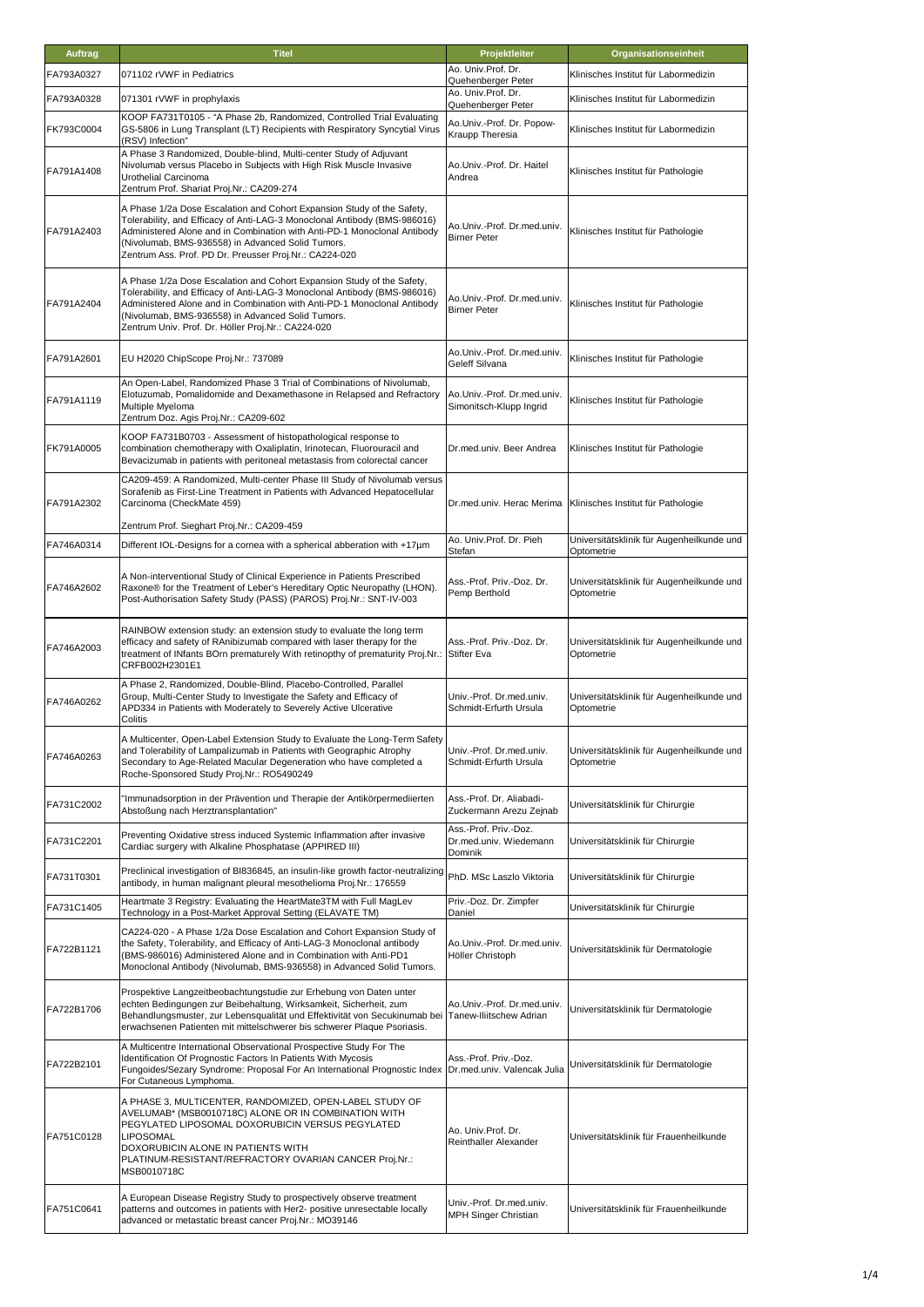| FA751C0642 | Untersuchung von initialen Dosierungsschemata mit oral verabreichtem<br>Vinolrelbin in der Behandlung des fortgeschrittenen nicht-kleinzelligen<br>Bronchialkarzinoms und des metastasierten Mammakarzinoms im Rahmen<br>der klinischen Routine in Deutschland und Österreich                                                               | Univ.-Prof. Dr.med.univ.<br>MPH Singer Christian        | Universitätsklinik für Frauenheilkunde    |
|------------|---------------------------------------------------------------------------------------------------------------------------------------------------------------------------------------------------------------------------------------------------------------------------------------------------------------------------------------------|---------------------------------------------------------|-------------------------------------------|
| FA751C0643 | Ixazomib (MLN9708) in combination with carboplatin in pretreated women<br>with advanced triple negative breast cancer Proj.Nr.: AGMT-MBC-10                                                                                                                                                                                                 | Univ.-Prof. Dr.med.univ.<br>MPH Singer Christian        | Universitätsklinik für Frauenheilkunde    |
| FA712A0508 | Therapeutic targeting of EGFR in colorectal cancer as a novel approach to<br>predict and enhance tumor antigenicity and response to checkpoint inhibitors<br>Proj.Nr.: LS16-025                                                                                                                                                             | Ao. Univ.Prof. Mag. Dr.<br>Sibilia Maria                | Universitätsklinik für Innere Medizin I   |
| FA712A0903 | Evaluation of epidermal growth factor receptor (EGFR) mutations in non-small Assoc. Prof. Univ.-Doz.<br>cell lung cancer (NSCLC) plasma samples                                                                                                                                                                                             | Mag. Dr. Filipits Martin                                | Universitätsklinik für Innere Medizin I   |
| FA711A0165 | Randomisierte Studie zur Wirksamkeit einer Cetuximab-Reexposition bei<br>Patienten mit metastasiertem kolorektalem Karzinom (RAS Wildtyp), welche<br>auf eine Erstlinien-Behandlung mit FOLFIRI plus Cetuximab ein Ansprechen<br>zeigten                                                                                                    | Univ.-Prof. Dr. Dr.h.c.<br>Zielinski Christoph          | Universitätsklinik für Innere Medizin I   |
| FA711B0701 | Study to assess the effectiveness of lenvatinib in metastatic neuroendocrine<br>tumors                                                                                                                                                                                                                                                      | Univ.-Prof. Dr. Dr.h.c.<br>Zielinski Christoph          | Universitätsklinik für Innere Medizin I   |
| FA711B0702 | "A Randomized, Placebo Controlled Phase 2b/3 Study of ABT-414 with<br>Concurrent Chemoradiation and Adjuvant Temozolomide in Subjects with<br>Newly Diagnosed Glioblastoma (GBM) with Epidermal Growth Factor<br>Receptor (EGFR) Amplification (Intellance 1) Proj.Nr.: M13-813                                                             | Univ.-Prof. Dr. Dr.h.c.<br>Zielinski Christoph          | Universitätsklinik für Innere Medizin I   |
| FA711B0703 | Nicht-Interventionelle Studie zur Erfassung der Lebensqualität bei Patienten<br>mit metastasiertem kolorektalem Karzinom unter Zaltrap® Therapie<br>(QoLiTrap) Proj.Nr.: AFLIBL06681                                                                                                                                                        | Univ.-Prof. Dr. Dr.h.c.<br>Zielinski Christoph          | Universitätsklinik für Innere Medizin I   |
| FA711B0704 | Randomised Phase II Study comparing, as first-line chemotherapy, single-<br>agent Oral Vinorelbine administered with two different schedules in patients<br>with Advanced Breast Cancer                                                                                                                                                     | Univ.-Prof. Dr. Dr.h.c.<br>Zielinski Christoph          | Universitätsklinik für Innere Medizin I   |
| FA711B0705 | A Phase 2b, Randomized, Double-blind, Placebo-controlled Study of<br>NEOD001 in Previously Treated Subjects with Light Chain (AL) Amyloidosis<br>who have Persistent Cardiac Dysfunction Proj.Nr.: NEOD001-201                                                                                                                              | Univ.-Prof. Dr. Dr.h.c.<br>Zielinski Christoph          | Universitätsklinik für Innere Medizin I   |
| FA711B0706 | HER2-POSITIVER, NICHT-RESEZIERBARER,LOKAL<br>FORTGESCHRITTENER ODER METASTASIERENDER BRUSTKREBS<br>Proj.Nr.: MO39146                                                                                                                                                                                                                        | Univ.-Prof. Dr. Dr.h.c.<br>Zielinski Christoph          | Universitätsklinik für Innere Medizin I   |
| FA711B0707 | An Open-Label, Randomized Phase 3 Trial of Combinations of Nivolumab,<br>Elotuzumab, Pomalidomide and Dexamethasone in Relapsed and Refractory<br>Multiple Myeloma Proj.Nr.: CA209-602                                                                                                                                                      | Univ.-Prof. Dr. Dr.h.c.<br>Zielinski Christoph          | Universitätsklinik für Innere Medizin I   |
| FA711B0708 | An Open Label, Randomized, Two Arm Phase III Study of Nivolumab in<br>Combination with Ipilimumab versus Extreme Study Regimen (cetuximab +<br>cisplatin/carboplatin + fluorouracil) as First Line Therapy in Recurrent or<br>Metastatic Squamous Cell Carcinoma of the Head and Neck (SCCHN)<br>Proj.Nr.: CA209-651                        | Univ.-Prof. Dr. Dr.h.c.<br>Zielinski Christoph          | Universitätsklinik für Innere Medizin I   |
| FA711B0709 | Randomized Phase II study comparing single agent oral vinorelbine<br>administered with two different schedules in patients with Advanced Non<br>Small Cell Lung Cancer unfit for a platinum-based chemotherapy Proj.Nr.:<br>PM0259 CA232J1_ACC2037                                                                                          | Univ.-Prof. Dr. Dr.h.c.<br>Zielinski Christoph          | Universitätsklinik für Innere Medizin I   |
| FA711B0710 | A Multicenter, Randomized, Double-blind, Phase 2 Trial of Lenvatinib<br>(E7080) in Subjects with I-Refractory Differentiated Thyroid Cancer to<br>Evaluate Whether an Oral Starting Dose of 20 mg or 14 mg Daily Will Provide<br>Comparable Efficacy to a 24 mg Starting Dose, But Have a Better Safety<br>Profile Proj.Nr.: E7080-G000-211 | Univ.-Prof. Dr. Dr.h.c.<br>Zielinski Christoph          | Universitätsklinik für Innere Medizin I   |
| FA711C1003 | Austrian Registry and Biobank of Peripheral T-cell Lymphomas (AGMT_PTCL-Univ.-Prof. Dr.med.univ.<br>Registry)                                                                                                                                                                                                                               | Jäger Ulrich                                            | Universitätsklinik für Innere Medizin I   |
| FA711C1004 | Factor XA -inhibition in RENal patients with non-valvular atrial fibrillation<br>Observational study                                                                                                                                                                                                                                        | Univ.-Prof. Dr.med.univ.<br>Jäger Ulrich                | Universitätsklinik für Innere Medizin I   |
| FA711C1005 | Medically III Patient Assessment of Rivaroxaban Versus Placebo IN Reducing<br>Post-Discharge Venous Thrombo-Embolism Risk (MARINER)                                                                                                                                                                                                         | Univ.-Prof. Dr.med.univ.<br>Jäger Ulrich                | Universitätsklinik für Innere Medizin I   |
| FA711C1006 | VIDAZA® in patients with MDS, CMML, or AML                                                                                                                                                                                                                                                                                                  | Univ.-Prof. Dr.med.univ.<br>Jäger Ulrich                | Universitätsklinik für Innere Medizin I   |
| FA711C1007 | Prospective Follow-up Study for Patients who Completed Study ALX0681-<br>C301 (HERCULES) to Evaluate Long-term Safety and Efficacy of<br>Caplacizumab (Post-HERCULES- ALX0681-C302) Proj.Nr.: ALX0681-C302                                                                                                                                  | Univ.-Prof. Dr.med.univ.<br>Jäger Ulrich                | Universitätsklinik für Innere Medizin I   |
| FA711C1008 | PR 30-5011 C, Randomized, Double Blind, trial of maintenance with Niraparib Univ.-Prof. Dr.med.univ.<br>versus placebo in patients with platinum sensitive ovarian cancer                                                                                                                                                                   | Jäger Ulrich                                            | Universitätsklinik für Innere Medizin I   |
| FA711D0302 | Investigating the role of Actinomyces spp. In Osteonecrosis of the jaw - a<br>pilot study                                                                                                                                                                                                                                                   | Univ.-Prof. Dr.med.univ.<br>Thalhammer Florian          | Universitätsklinik für Innere Medizin I   |
| FA714B2713 | Repatha NIS                                                                                                                                                                                                                                                                                                                                 | Ao.Univ.-Prof. Dr.med.univ.<br>Bergler-Klein Jutta      | Universitätsklinik für Innere Medizin II  |
| FA714C0702 | Infusion von Dexamethason in die Adventitia der Unterschenkelgefäße mittels<br>Bullfrog R um das Auftreten einer Re-Stenose nach PTA-Behandlungen zu<br>verringern. Proj.Nr.: CIP0169                                                                                                                                                       | Assoc. Prof. Priv.-Doz. Dr.<br>Schlager Oliver          | Universitätsklinik für Innere Medizin II  |
| FA714B0528 | EU H2020 CResPace Proj.Nr.: 732170                                                                                                                                                                                                                                                                                                          | Assoc. Prof. Univ.-Doz. Dr.<br>Pavone-Gyöngyösi Mariann | Universitätsklinik für Innere Medizin II  |
| FA714B0529 | EU H2020 731532 - ReGenHeart Proj.Nr.: 731532                                                                                                                                                                                                                                                                                               | Assoc. Prof. Univ.-Doz. Dr.<br>Pavone-Gyöngyösi Mariann | Universitätsklinik für Innere Medizin II  |
| FA714B0356 | <b>CULPRIT SHOCK Studie</b>                                                                                                                                                                                                                                                                                                                 | Univ.-Prof. Dr.med.univ.<br>Lang Irene                  | Universitätsklinik für Innere Medizin II  |
| FK714B0008 | KOOP FA728A0604 - COOL-AMI EU PILOT TRIAL: A MULTICENTER,<br>PROSPECTIVE, RANDOMIZED CONTROLLED TRIAL TO ASSESS<br>COOLING AS AN ADJUNCTIVE THERAPY TO PERCUTANEOUS<br>INTERVENTION IN PATIENTS WITH ACUTE MYOCARDIAL INFARCTION<br>Proj.Nr.: EDC 2420                                                                                      | Univ.-Prof. Dr.med.univ.<br>Lang Irene                  | Universitätsklinik für Innere Medizin II  |
| FA716B0310 | Therapieerfahrung mit VPRIV - Unterstützung                                                                                                                                                                                                                                                                                                 | Ao.Univ.-Prof. Dr.med.univ<br>Stulnig Thomas            | Universitätsklinik für Innere Medizin III |
| FA716D0709 | A Randomized, Double-Blind, Placebo Controlled, 2-Part Phase 2 Study to<br>Evaluate the Safety and Efficacy of LY3337641 in Adult Subjects with<br>Rheumatoid Arthritis: The RAjuvenate Study, Part A and B Proj.Nr.: I8K-MC-<br><b>JPDA</b>                                                                                                | Ao.Univ.-Prof. Dr.med.univ.<br>Scheinecker Clemens      | Universitätsklinik für Innere Medizin III |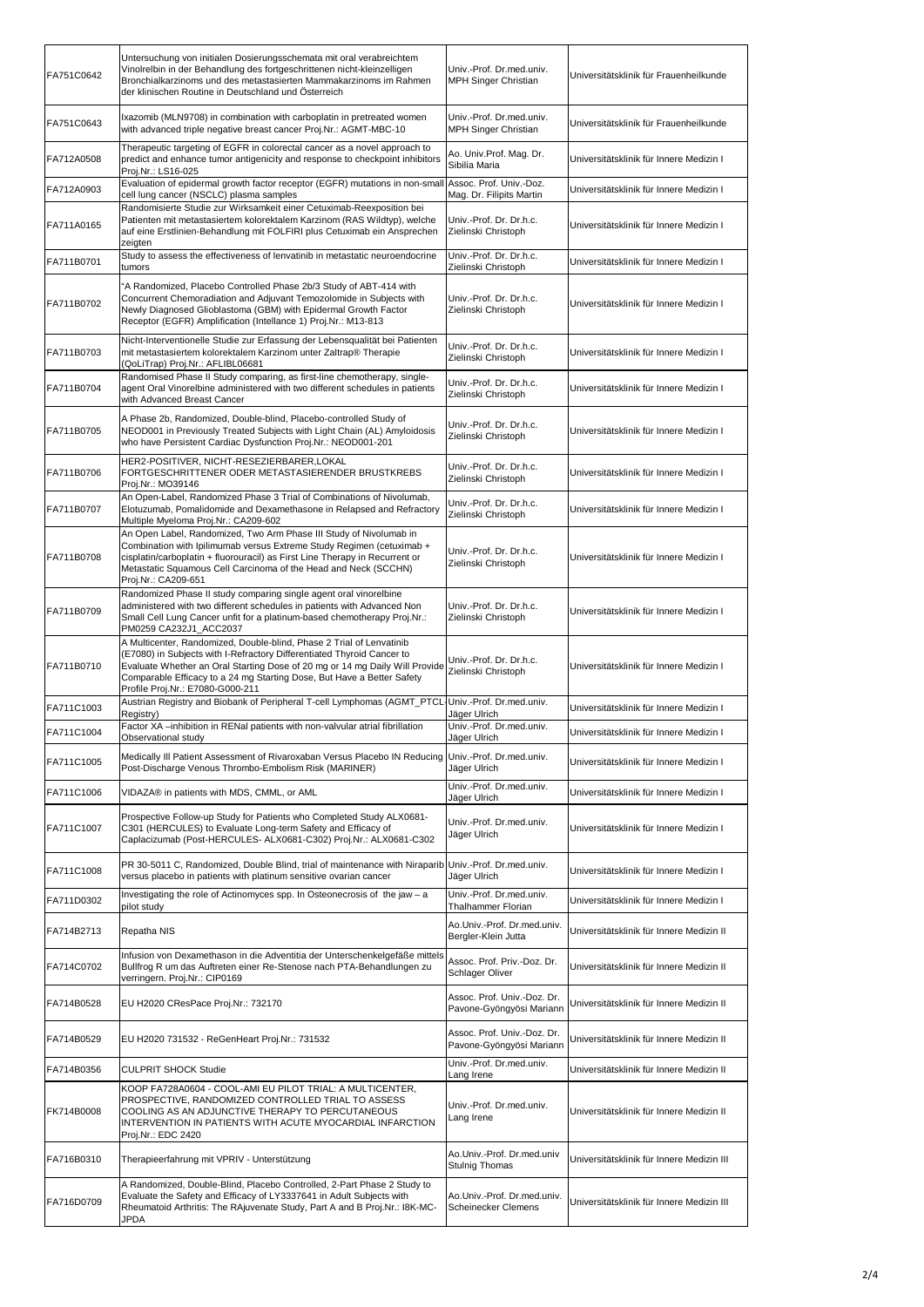| FA716D0710 | A 52-Week, Multicenter, Randomized, Double-Blind, Placebo Controlled<br>Study to Evaluate the Efficacy and Safety of Ixekizumab (LY2439821) in<br>bDMARD Naive Patients with Nonradiographic Axial Spondyloarthritis<br>Proj.Nr.: I1F-MC-RHBX                                                                                                                                                                           | Ao.Univ.-Prof. Dr.med.univ.<br>Scheinecker Clemens                     | Universitätsklinik für Innere Medizin III                                                        |
|------------|-------------------------------------------------------------------------------------------------------------------------------------------------------------------------------------------------------------------------------------------------------------------------------------------------------------------------------------------------------------------------------------------------------------------------|------------------------------------------------------------------------|--------------------------------------------------------------------------------------------------|
| FA716D0711 | A Phase II, multi-centre, randomized. double-blind, placebo-controlled study<br>to evaluate the efficacy, safety and pharmacokinetic, of ILT-101 in patients<br>with active moderate to severe systemic lupus erythematosus (SLE),<br>EduraCT number 2016-000488-17                                                                                                                                                     | Ao.Univ.-Prof. Dr.med.univ.<br>Scheinecker Clemens                     | Universitätsklinik für Innere Medizin III                                                        |
| FA716C0818 | ACQUIRE OTS0001<br>Non Interventional Study                                                                                                                                                                                                                                                                                                                                                                             | Ao.Univ.-Prof. Dr.med.univ.<br>Sunder-Plaßmann Gere                    | Universitätsklinik für Innere Medizin III                                                        |
| FK716C0001 | KOOP FA660A1401 EU Ubiquitous Pharmacogenomics (U-PGx): Making<br>actionable pharmacogenomic data and effective treatment optimization<br>accessible to every<br>European citizen - U-PGx Proj.Nr.: 668353                                                                                                                                                                                                              | Ao.Univ.-Prof. Dr.med.univ.<br>Sunder-Plaßmann Gere                    | Universitätsklinik für Innere Medizin III                                                        |
| FA716C2601 | Effect of empagliflozin on the renin-angiotensin system in patients with<br>chronic kidney disease with and without type 2 diabetes                                                                                                                                                                                                                                                                                     | Ass.-Prof. Priv.-Doz. Dr.<br>Hecking Manfred                           | Universitätsklinik für Innere Medizin III                                                        |
| FA716D0804 | Identification of micRNAs associated with response status to anti-TNF<br>biologicals Proj.Nr.: 15205                                                                                                                                                                                                                                                                                                                    | Priv.-Doz. Dr.med.univ.<br>Aletaha Daniel                              | Universitätsklinik für Innere Medizin III                                                        |
| FA716C1008 | Prolongation of kidney transplant survial through risk stratification of<br>omicswide incompatibilities using systems biology - a personalized medicine<br>approach<br>WWTF Life Sciences Call 2016 Proj.Nr.: LS16-019                                                                                                                                                                                                  | Univ.-Prof. Dr.med.univ.<br><b>Oberbauer Rainer</b>                    | Universitätsklinik für Innere Medizin III                                                        |
| FA716C1009 | <b>TOPVAS</b>                                                                                                                                                                                                                                                                                                                                                                                                           | Univ.-Prof. Dr.med.univ.                                               | Universitätsklinik für Innere Medizin III                                                        |
| FA716E0862 | The Renal Transplant Outcome Prediction Validation Study<br>A Phase 2, Randomized, Double-blind, placebo-controlled, parallel group,<br>multi center Study to investigate the safety and efficacy of APD334 in patients<br>with moderately to severely active ulcerative colitis                                                                                                                                        | Oberbauer Rainer<br>Univ.-Prof. Dr.med.univ.<br><b>Trauner Michael</b> | Universitätsklinik für Innere Medizin III                                                        |
| FA716E0863 | Predicting Acute-on-Chronic Liver Failure in Cirrhosis                                                                                                                                                                                                                                                                                                                                                                  | Univ.-Prof. Dr.med.univ.<br><b>Trauner Michael</b>                     | Universitätsklinik für Innere Medizin III                                                        |
| FA716E0864 | Entyvio (vedolizumab) long-term safety study: an international observational<br>prospective cohort study comparing vedolizumab to other biologic agents in<br>patients with ulcerative colitis or Crohns Disease                                                                                                                                                                                                        | Univ.-Prof. Dr.med.univ.<br><b>Trauner Michael</b>                     | Universitätsklinik für Innere Medizin III                                                        |
| FA781F0903 | EU H2020 KidsAP Proj.Nr.: 731560                                                                                                                                                                                                                                                                                                                                                                                        | Ao.Univ.-Prof. Dr.med.univ.<br>MBA Rami-Merhar Birgit                  | Universitätsklinik für Kinder- und<br>Jugendheilkunde                                            |
| FA781G0109 | Assessment of selected explorative parameters from a prospective,<br>randomized, multi-center, double-blind, controlled, two-period, two-treatment,<br>crossover, phase II trial to evaluate the safety and efficacy of PD-protec® in<br>peritoneal dialysis in patients with chronic renal failure Proj.Nr.:<br>NCT01353638, EudraCT2013-000400-42                                                                     | Univ.-Prof. Dr.med.univ.<br>Aufricht Christoph                         | Universitätsklinik für Kinder- und<br>Jugendheilkunde                                            |
| FA781D0439 | A phase III, prospective, multicenter, uncontrolled, open-label clinical study to<br>determine the efficacy, safety and tolerability of rVWF with or without<br>ADVATE in the treatment and control of bleeding episodes, the efficacy and<br>safety of rVWF in elective and emergency surgeries, and the<br>pharmacokinetics (PK) of rVWF in children diagnosed with severe Von<br>Willebrand Desease Proj.Nr.: 071102 | Univ.-Prof. Dr.med.univ.<br>Michel-Behnke Ina                          | Universitätsklinik für Kinder- und<br>Jugendheilkunde                                            |
| FA765A0601 | Resilienzfaktoren bei traumatisierten Kindern Proj.Nr.: 99901006000                                                                                                                                                                                                                                                                                                                                                     | Ass.-Prof. Dr.med.univ.<br>Skala Katrin                                | Universitätsklinik für Kinder- und<br>Jugendpsychiatrie                                          |
| FA765A0501 | EU H2020 Technology-Enabled Mental Health for Young People:<br>Accessible technology-enabled interventions to reduce auto-aggressive<br>behaviours in youth Proj.Nr.: 722561                                                                                                                                                                                                                                            | Dr.med.univ. Akkaya-<br>Kalayci Türkan                                 | Universitätsklinik für Kinder- und<br>Jugendpsychiatrie                                          |
| FA729A0141 | Open-label long-term anti-drug antibody and pharmacokinetic extension to<br>the ASN100-01 phase 1 double-blind placebo-controlled ascending single-<br>dose safety trial Proj.Nr.: ASN100-01-EXT                                                                                                                                                                                                                        | Ao.Univ.-Prof. Dr.med.univ.<br>Jilma Bernd                             | Universitätsklinik für Klinische<br>Pharmakologie                                                |
| FA729A0142 | A single-center, randomized, double-blind, dose-escalating study to assess<br>the safety, tolerability, pharmacokinetics, and pharmacodynamics of a long-<br>acting injectable formulation of GSK2878175 in healthy volunteers Proj.Nr.:<br>RG101-06                                                                                                                                                                    | Ao.Univ.-Prof. Dr.med.univ.<br>Jilma Bernd                             | Universitätsklinik für Klinische<br>Pharmakologie                                                |
| FA729A0726 | Effect of single instillation of three different topical lubricants on tear film                                                                                                                                                                                                                                                                                                                                        |                                                                        |                                                                                                  |
|            | thickness in patients with dry eye syndrome Proj.Nr.: OPHT-250716                                                                                                                                                                                                                                                                                                                                                       | Assoc. Prof. Priv.-Doz. Dr.<br>Garhöfer Gerhard                        | Universitätsklinik für Klinische<br>Pharmakologie                                                |
| FA729A0727 | Influence of perfluorohexyloctane on tear film thickness in patients with mild<br>to moderate dry eye disease Proj.Nr.: NT-004                                                                                                                                                                                                                                                                                          | Assoc. Prof. Priv.-Doz. Dr.<br>Garhöfer Gerhard                        | Universitätsklinik für Klinische<br>Pharmakologie                                                |
| FA729A1019 | A prospective, single center, randomized, double-blind, placebo controlled<br>study in two phases to evaluate the safety and efficacy of ATx201 as a topical<br>antibiotic agent (DECOLAD)                                                                                                                                                                                                                              | Assoc. Prof. Priv.-Doz.<br>Dr.med.univ. Zeitlinger<br>Markus           | Universitätsklinik für Klinische<br>Pharmakologie                                                |
| FA761A0179 | A randomized, double-blind, double-dummy, parallel-group study comparing<br>the efficacy and safety of ofatumumab versus teriflunomide in patients with<br>relapsing multiple sclerosis                                                                                                                                                                                                                                 | Univ.-Prof. Dr.med.univ.<br>Auff Eduard                                | Universitätsklinik für Neurologie                                                                |
| FA761A0180 | The influence of iron rings around multiple sclerosis lesions on lesion growth,<br>brain atrophy and disease progression in multiple sclerosis patients                                                                                                                                                                                                                                                                 | Univ.-Prof. Dr.med.univ.<br>Auff Eduard                                | Universitätsklinik für Neurologie                                                                |
| FK728A0001 | KOOP FA761A0177 - Multicenter, randomized, double-blind, double-dummy,<br>active-comparator, event-driven, superiority phase III study of secondary<br>prevention of stroke and prevention ofg systemic embolism in patients with a<br>recent Embolic Stroke of Undetermined Source (ESUS), comparing<br>rivaroxaban 15mg once daily with aspirin 100mg (NAVIGATE ESUS)                                                 | Ao.Univ.-Prof. Dr.med.univ.<br>Domanovits Hans                         | Universitätsklinik für Notfallmedizin                                                            |
| FA763B0442 | A Phase IV, Open-label, Non-randomized, Clinical Trial to Evaluate the<br>Safety of Self-administered ADASUVE (Staccato Loxapine for Inhalation) in<br>Agitated Patients outside the Hospital Setting Proj.Nr.: FER-Loxapine-2015-<br>01                                                                                                                                                                                | O.Univ.-Prof. Dr.med.univ.<br>Kasper Siegfried                         | Universitätsklinik für Psychiatrie und<br>Psychotherapie                                         |
| FA763C0118 | Warum ist ein kleiner Teil psychisch Kranker überdurchschnittlich häufig<br>stationär aufgenommen?                                                                                                                                                                                                                                                                                                                      | O.Univ.-Prof. Dr.med.univ.<br>Kasper Siegfried                         | Universitätsklinik für Psychiatrie und<br>Psychotherapie                                         |
| FA763C0119 | Durchsicht von Daten in Zusammenhang mit Psychosomatik bzw.<br>Psychotherapie                                                                                                                                                                                                                                                                                                                                           | O.Univ.-Prof. Dr.med.univ.<br>Kasper Siegfried                         | Universitätsklinik für Psychiatrie und<br>Psychotherapie                                         |
| FA771B0704 | Phase 3 multi-center randomized study to compare efficacy and safety of<br>romidepsin-CHOP versus CHOP in patients with previously untreated<br>peripheral T-cell Lymphoma                                                                                                                                                                                                                                              | Univ.-Lektor PhD. Ass.-Prof.<br>Priv.-Doz. Dr. Mayerhöfer<br>Marius    | Universitätsklinik für Radiologie und<br>Nuklearmedizin                                          |
| FA771B0831 | Dynamic renal PET for quantification of renal function in mice                                                                                                                                                                                                                                                                                                                                                          | Univ.-Prof. Dr. MD Hacker<br>Marcus<br>Univ.-Prof. Dr. MD Hacker       | Universitätsklinik für Radiologie und<br>Nuklearmedizin<br>Universitätsklinik für Radiologie und |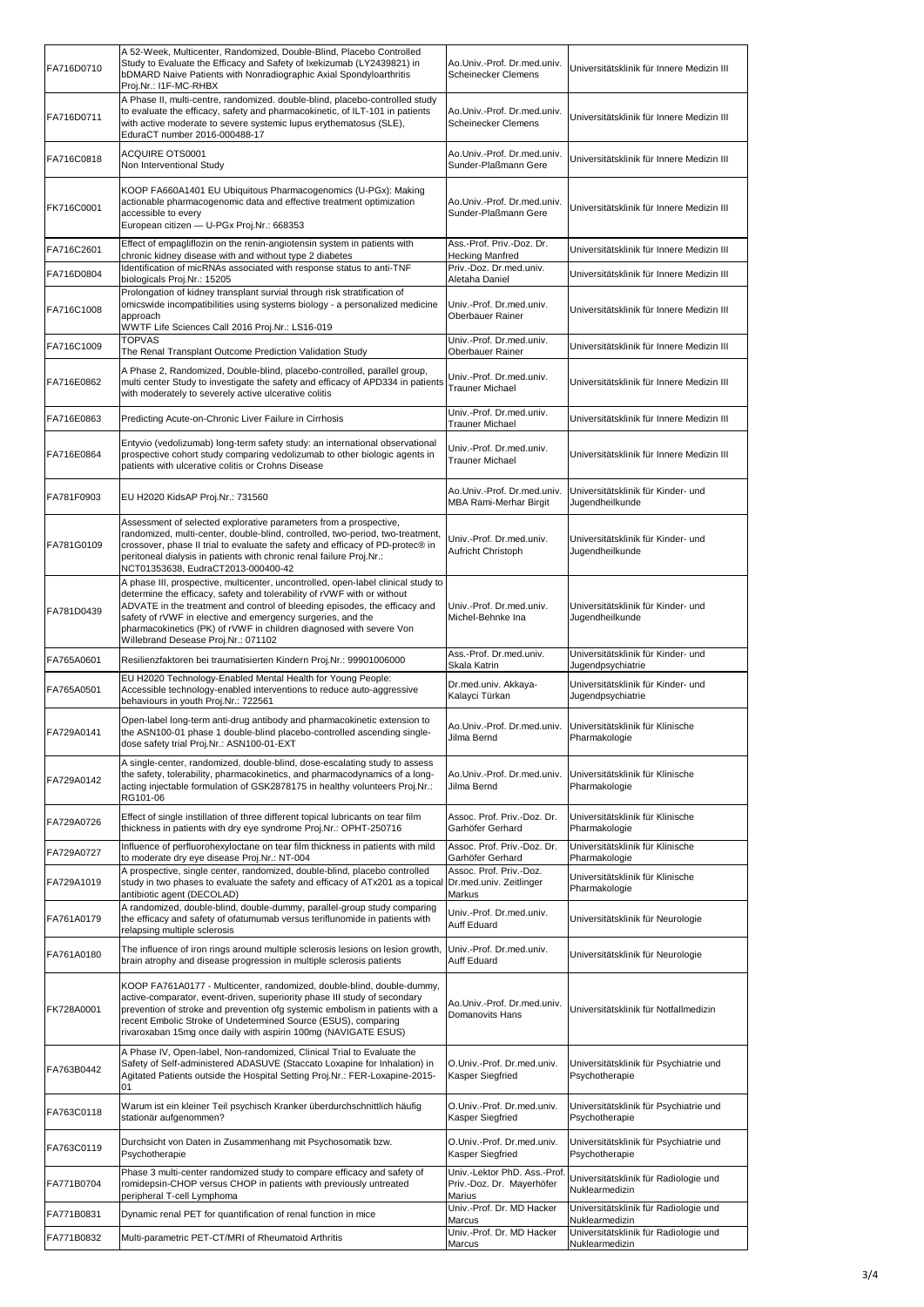| FA771G0225 | Identifizierung von ED-B Fibronectin an Gewebeproben (Onkologie und<br>Kardiovaskular) durch immunhistologische Aufarbeitung mit ED-B Affilin.                                                                                                                                                                                | Univ.-Prof. Dr. MD Hacker<br>Marcus                            | Universitätsklinik für Radiologie und<br>Nuklearmedizin                    |
|------------|-------------------------------------------------------------------------------------------------------------------------------------------------------------------------------------------------------------------------------------------------------------------------------------------------------------------------------|----------------------------------------------------------------|----------------------------------------------------------------------------|
| FA771B0829 | Multi-parametric molecular imaging of cancer                                                                                                                                                                                                                                                                                  | Univ.-Prof. Dr.med.univ.<br>MBA MSc. Helbich Thomas            | Universitätsklinik für Radiologie und<br>Nuklearmedizin                    |
| FA771B0830 | Multi-parametric molecular imaging in preclinical research for radiation<br>oncology (PRO)                                                                                                                                                                                                                                    | Univ.-Prof. Dr.med.univ.<br>MBA MSc. Helbich Thomas            | Universitätsklinik für Radiologie und<br>Nuklearmedizin                    |
| FA774A0701 | Randomisierte, placebokontrollierte Phase-IIb/III Studie zu ABT-414 mit<br>gleichzeitiger Radiochemotherapie und adjuvanter Themozolomid-Therapie<br>bei Patienten mit neu diagnostiziertem Glioblastom (GBM) mit Amplifikation<br>des epidermalen Wachstumsfaktor-Rezeptor (EGFR) (Intellance 1) Proj.Nr.:<br>AbbVie M13-813 | Ao.Univ.-Prof. Dr.med.univ.<br>Dieckmann Ute                   | Universitätsklinik für Strahlentherapie                                    |
| FA743A0109 | Knochen- und immunologische Biomarker bei Patienten mit<br>kastrationsresistentem Prostatakarzinom (CRPC) unter Therapie mit Radium-<br>223 - Eine retrospektive Analyse                                                                                                                                                      | Ao.Univ.-Prof. Dr.med.univ.<br>Kramer Gero                     | Universitätsklinik für Urologie                                            |
| FA743A0223 | Eine randomisierte, doppelblinde, multizentrische Phase-3-Studie mit<br>Nivolumab als adjuvante Therapie gegenüber Placebo bei Patienten mit<br>invasivem Hochrisiko-Urothelkarzinom Proj.Nr.: CA209-274                                                                                                                      | Univ.-Prof. Dr.med.univ.<br>Shariat Shahrokh                   | Universitätsklinik für Urologie                                            |
| FA670F0202 | Osteogenic potential of different Ti surfaces                                                                                                                                                                                                                                                                                 | Ass.-Prof. Univ.-Doz. Dr.<br>Rausch-Fan Xiaohui                | Universitätsklinik für Zahn-, Mund- und<br>Kieferheilkunde                 |
| FA670F0203 | Effect of invisalign treatment on human gingival epithelical cell<br>in vitro and in vivo Proj.Nr.: EPU 50/2016                                                                                                                                                                                                               | Ass.-Prof. Univ.-Doz. Dr.<br>Rausch-Fan Xiaohui                | Universitätsklinik für Zahn-, Mund- und<br>Kieferheilkunde                 |
| FA670G0101 | Scherfestigkeiten von selbstätzenden Befestigungszementen auf KidCad<br>Crowns in vitro                                                                                                                                                                                                                                       | Univ.-Prof.<br>Dr.med.dent.habil MME<br><b>Bekes Katrin</b>    | Universitätsklinik für Zahn-, Mund- und<br>Kieferheilkunde                 |
| FA670G0102 | Scherfestigkeiten von selbstätzenden Befestigungszementen auf Kiddy Caps<br>in vitro                                                                                                                                                                                                                                          | Univ.-Prof.<br>Dr.med.dent.habil MME<br><b>Bekes Katrin</b>    | Universitätsklinik für Zahn-, Mund- und<br>Kieferheilkunde                 |
| FA627A0501 | Imaging Markers for Tissue Damage and Repair in MS<br>Subproject: Pathological Validation of Myelin Water Imaging<br>Subprojekt eines von der National MS-Society USA geförderten Projektes der<br>University of British Columbia, Vancouver, Canada Proj.Nr.: RG-1507-05301                                                  | Dr.med.univ. PhD.<br>Hametner Simon                            | Zentrum für Hirnforschung                                                  |
| FA605A1802 | EU H2020 Multi-modal Optical Diagnostics for Ocular and Neurodegenerative<br>Disease Proj.Nr.: 732969                                                                                                                                                                                                                         | Ao.Univ.-Prof. Dr. Leitgeb<br>Rainer                           | Zentrum für Medizinische Physik und<br>Biomedizinische Technik             |
| FA605A0409 | EU H2020 Hybrid optical and optoacoustic endoscope for esophageal<br>tracking Proj.Nr.: 732720                                                                                                                                                                                                                                | Univ.-Prof. Dipl.-Ing. Dr.<br>Drexler Wolfgang                 | Zentrum für Medizinische Physik und<br>Biomedizinische Technik             |
| FA660A1203 | Kritische Dichte von Primärversorgungsnetzwerken des österr.<br>Gesundheitswesens                                                                                                                                                                                                                                             | Ass.-Prof. Mag. Dr. Klimek<br>Peter                            | Zentrum für Medizinische Statistik,<br>Informatik und Intelligente Systeme |
| FA660A1601 | imProve - Managing the Health Product Development Proj.Nr.: ID 1614367                                                                                                                                                                                                                                                        | Dipl.-Ing. Dr. Rinner<br>Christoph                             | Zentrum für Medizinische Statistik,<br>Informatik und Intelligente Systeme |
| FA602A0103 | Entwicklung einer diätologischen Fachsprache                                                                                                                                                                                                                                                                                  | PhD. Univ.-Prof. Dr. Stamm<br>Tanja                            | Zentrum für Medizinische Statistik,<br>Informatik und Intelligente Systeme |
| FA681A0402 | Die Rolle von NRF2 in der Melanomprogression - Einsichten in die<br>Mechanismen der Metastasierung Proj.Nr.: LS14-007                                                                                                                                                                                                         | Ass.-Prof. Mag. Dr. MAS<br>Mikula Mario                        | Zentrum für Pathobiochemie und Genetik                                     |
| FA623A0504 | Efficacy of octenidine dihydchlorid against Leishmania spp                                                                                                                                                                                                                                                                    | Ass.-Prof. Univ.-Doz. Mag.<br>Dr. Walochnik Julia              | Zentrum für Pathophysiologie,<br>Infektiologie und Immunologie             |
| FA623A0216 | Serological and cellular analysis of patient samples from Hervaxx Clinical<br>Trial Phase 1b and 2                                                                                                                                                                                                                            | PhD. Univ.-Prof.<br>Dr.med.univ. Wiedermann-<br>Schmidt Ursula | Zentrum für Pathophysiologie,<br>Infektiologie und Immunologie             |
| FA623A0217 | Double blinded, randomized. Priorix-and Placebo-controlled trial to evaluate<br>the optimal dose of mv-chik vaccine (against Chikungunya virus) in regard to<br>immunogenicity, safety and tolerability in healthy volunteers Proj.Nr.: MV-<br>chick-202: 2015-004037-26                                                      | PhD. Univ.-Prof.<br>Dr.med.univ. Wiedermann-<br>Schmidt Ursula | Zentrum für Pathophysiologie,<br>Infektiologie und Immunologie             |
| FA690A0503 | Comparison of TTV PCR assays                                                                                                                                                                                                                                                                                                  | Ao.Univ.-Prof. Dr.med.univ.<br>Puchhammer Elisabeth            | Zentrum für Virologie                                                      |